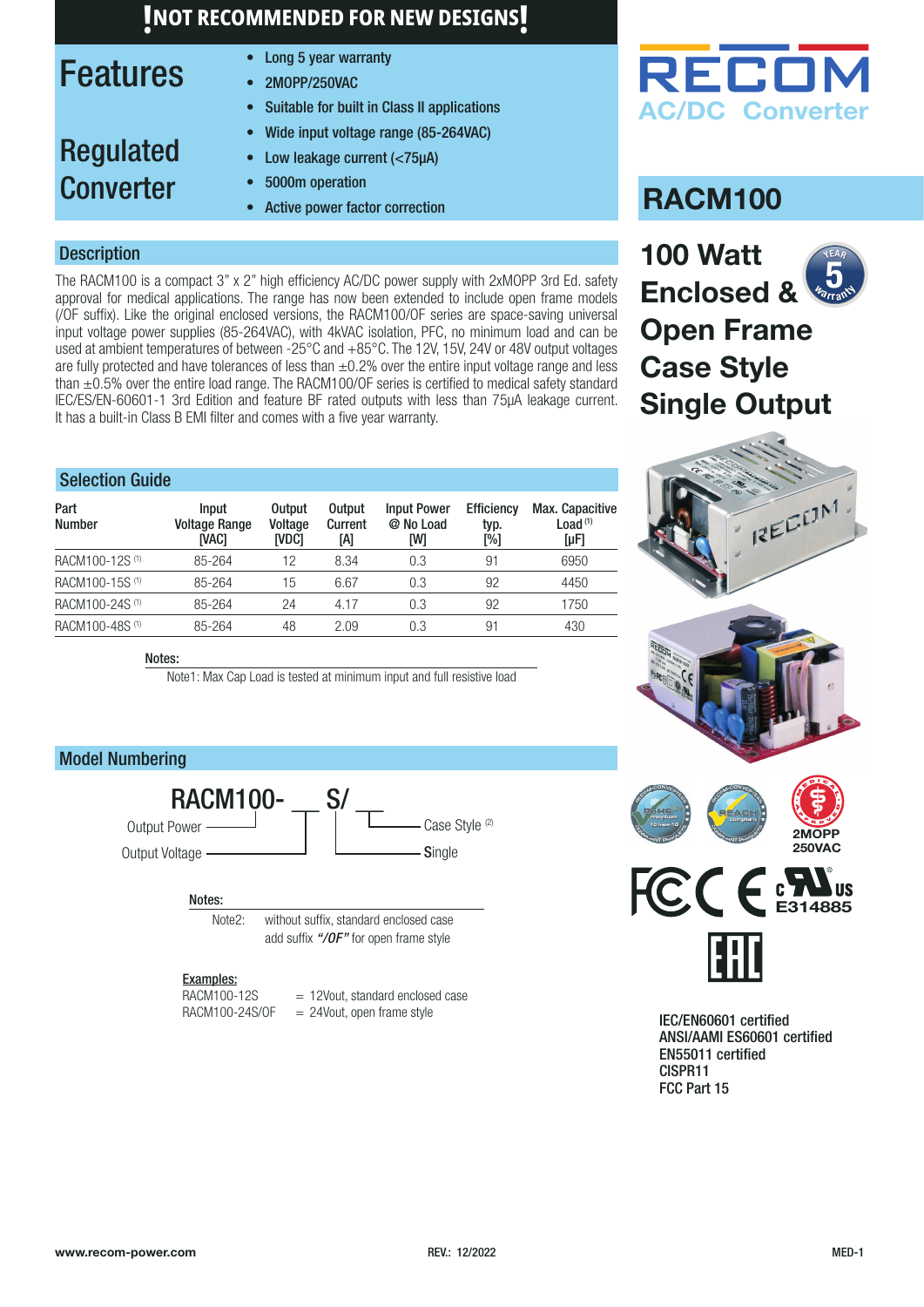# RECI **AC/DC Converter**

# **RACM100 Series**

Specifications (measured @ Ta= 25°C, 250VAC, full load and after warm-up)

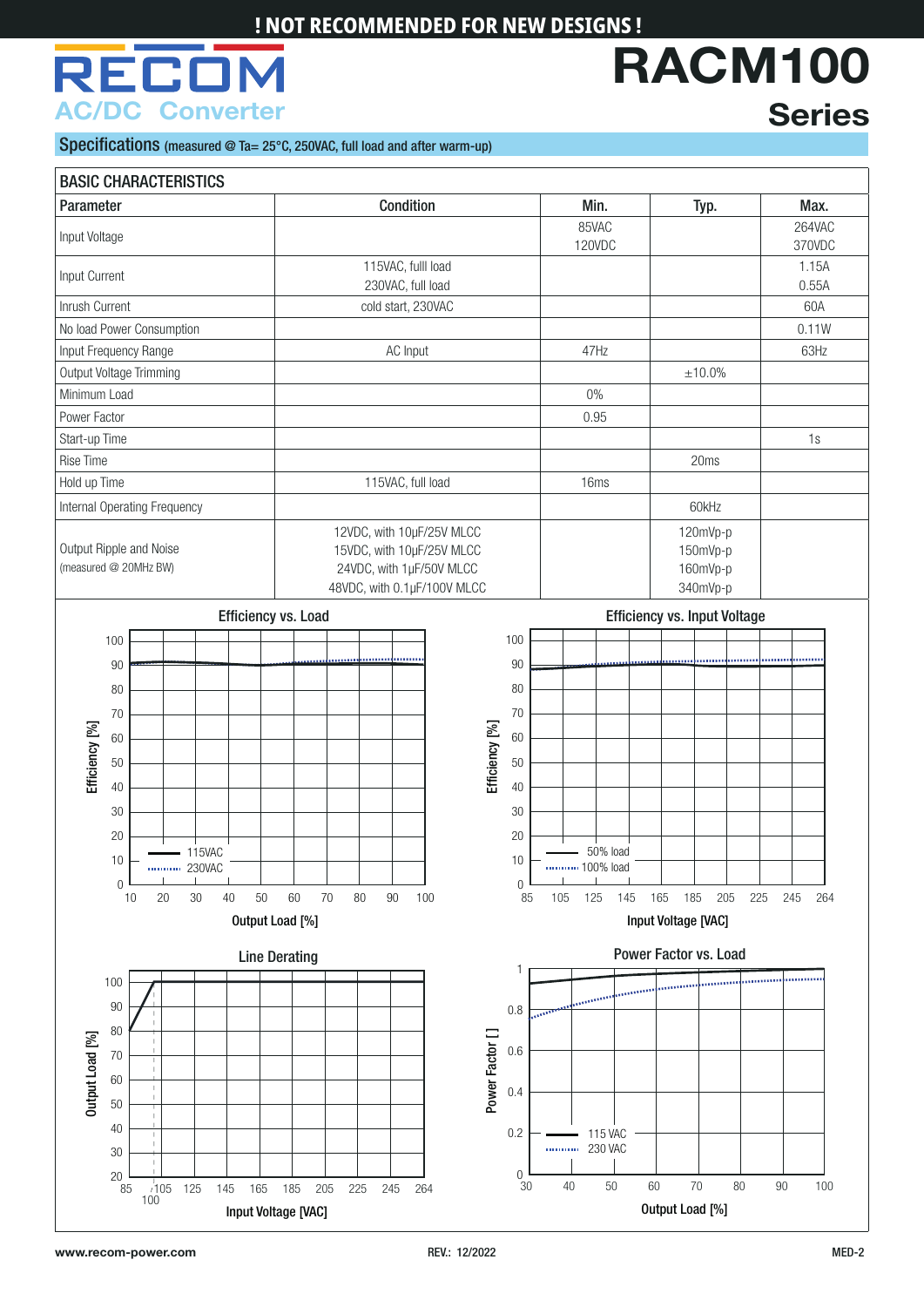# **REC AC/DC Converter**

### **Series**

**RACM100**

#### Specifications (measured @ Ta= 25°C, 250VAC, full load and after warm-up)

| <b>REGULATIONS</b>              |                                            |                 |
|---------------------------------|--------------------------------------------|-----------------|
| Parameter                       | <b>Condition</b>                           | Value           |
| Output Accuracy                 | 230VAC, full load                          | $±1.0\%$        |
| Line Regulation                 | low line to high line, full load           | $\pm 0.2\%$     |
| Load Regulation                 | 0% to 100% load                            | $0.5\%$ max.    |
|                                 | 10% to 100% load                           | $0.4\%$ max.    |
| <b>Transient Peak Deviation</b> | load step from 50% - 75% change at 2.5A/µs | 3.0% Vout max.  |
| <b>Transient Recovery Time</b>  | load step from 50% - 75% change at 2.5A/µs | $500\mu s$ typ. |

| <b>PROTECTIONS</b>                   |                               |                                                                    |                                 |
|--------------------------------------|-------------------------------|--------------------------------------------------------------------|---------------------------------|
| Parameter                            | Condition                     |                                                                    | Value                           |
| Input Fuse                           | internal line and neutral     |                                                                    | T3.15A / 250VAC, slow blow type |
| Short Circuit Protection (SCP)       |                               |                                                                    | continuous, auto-recovery       |
| Over Load Protection (OLP)           | % of lout rated (Hiccup)      |                                                                    | 115% min. / 150% max.           |
| Over Voltage Protection (OVP)        |                               | % of Vout nominal (Latch off)                                      | 115% min. / 135% max.           |
| Isolation Voltage <sup>(5)</sup>     | tested for 1 minute           | $I/P$ to $O/P$<br>I/P to Case<br>O/P to Case                       | 4kVAC<br>1.5kVAC<br>1.5kVAC     |
| <b>Isolation Resistance</b>          |                               | 500VDC                                                             | 100 $M\Omega$ min.              |
| Insulation Grade                     |                               |                                                                    | reinforced                      |
| Leakage Current                      |                               | 264VAC                                                             | 75µA max.                       |
| Means of Protection                  |                               | working voltage 250VAC/continuous                                  | 2MOPP                           |
| <b>Medical Device Classification</b> |                               |                                                                    | built-in power supply           |
| clearance<br>Internal<br>creepage    |                               | $>8.0$ mm<br>$>8.0$ mm                                             |                                 |
|                                      | Notes:<br>Note <sub>5</sub> : | For repeat Hi-Pot testing, reduce the time and/or the test voltage |                                 |

| <b>ENVIRONMENTAL</b>                   |                                                        |                        |                                                                          |  |
|----------------------------------------|--------------------------------------------------------|------------------------|--------------------------------------------------------------------------|--|
| Parameter                              | <b>Condition</b>                                       |                        | Value                                                                    |  |
|                                        | refer to "Derating Graph"                              |                        | $-25^{\circ}$ C to $+85^{\circ}$ C                                       |  |
| <b>Operating Temperature Range</b>     | full load, 230VAC                                      | enclosed<br>open frame | -25 $\degree$ C to +60 $\degree$ C<br>-25 $\degree$ C to +55 $\degree$ C |  |
| Temperature Coefficient                |                                                        |                        | $±0.02\%$ /K                                                             |  |
| <b>Operating Altitude</b>              |                                                        |                        | 5000m max.                                                               |  |
| <b>Operating Humidity</b>              | non-condensing                                         |                        | 5% to 95% RH                                                             |  |
| <b>Pollution Degree</b>                |                                                        |                        | PD <sub>2</sub>                                                          |  |
| High Temperature Operating Life (HTLO) |                                                        |                        | JEDEC JESD22-A108                                                        |  |
| Shock                                  |                                                        |                        | IEC60068-2-27                                                            |  |
| Vibration                              |                                                        |                        | IEC60068-2-6                                                             |  |
| <b>MTBF</b>                            | according to MIL-HDBK-217F, full load, $+25^{\circ}$ C |                        | 790.3 x 10 <sup>3</sup> hours                                            |  |

continued on next page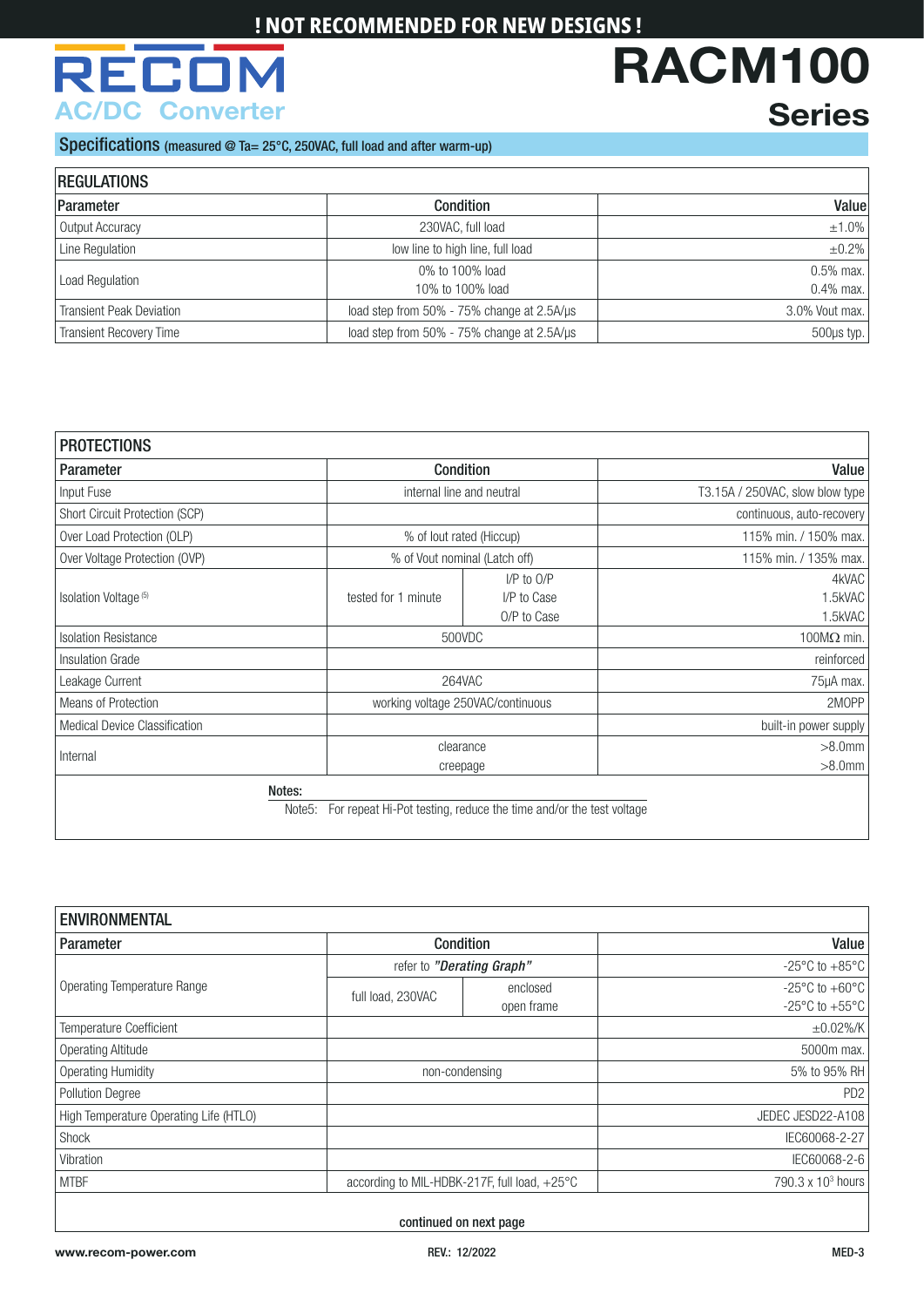# RECO **AC/DC Converter**

**Series**

**RACM100**

#### Specifications (measured @ Ta= 25°C, 250VAC, full load and after warm-up)

#### <span id="page-3-0"></span>Derating Graph





#### SAFETY AND CERTIFICATIONS Certificate Type (Safety) **Report / File Number Standard** Report / File Number Standard Medical Electric Equipment, General Requirements for Safety and Essential Performance E314885 CAN/CSA-C22.2 No. 60601-1:14 ANSI/AAMI ES60601-1:2005 + A2:2010 Medical Electric Equipment, General Requirements for Safety and Essential Performance (CB)<br>Medical Electric Equipment, General Requirements for Safety and Essential Performance 181200102 EN60601-1:2005 + A1:2012, 3rd Editi Medical Electric Equipment, General Requirements for Safety and Essential Performance Information Technology Equipment - General Requirements for Safety (LVD) TW1708008-001 EN60950-1:2006 + A2:2013 Information Technology Equipment - General Requirements for Safety Information Technology Equipment - General Requirements for Safety Information 1999-1:2005, 2nd Edition + A2:2013 EAC RU-AT.49.09571 TP TC 004/2011 TP TC 004/2011 RoHS2 RoHS-2011/65/EU + AM-2015/863 EMC Compliance (Medical) Conditions Standard / Criterion Medical electrical equipment - Part 1-2: General requirements for basic safety and essential neurtal electrical equipment - Part 1-2. General requirements for basic sarety and essential<br>performance - Collateral standard: Electromagnetic compatibility - Requirements and tests electromagnetic compatibility - Require Industrial, scientific and medical equipment – Radio frequency disturbance characteristics – Limits and methods of measurement EN55011:2009 + A1:2010 Class B Conducted, Class A Radiated Industrial, scientific and medical equipment - Radio frequency disturbance characteritics - Limits and methods of measurement CISPR11:2009 + A1:2010 Class B Conducted, Class A Radiated ESD Electrostatic discharge immunity test Air  $\frac{1}{2}$  Air  $\pm$ 15kV; Contact  $\pm$ 8kV IEC61000-4-2:2008 Radiated, radio-frequency, electromagnetic field immunity test 10V/m (80-2700MHz) 27V/m (385MHz) 28V/m (450MHz) IEC61000-4-3:2006 + A2:2010 Fast Transient and Burst Immunity **AC Power Port: ±2kV IEC61000-4-4:2012** CRUP ISLAMING TRANSIER AC POWER Port: ±2kV Surge Immunity AC Port:  $I - N = +1kV$  $L-N = \pm 1KV$ <br> $L-GND = \pm 2kV$  IEC61000-4-5:2005 Immunity to conducted disturbances, induced by radio-frequency fields 6Vr.m.s 6Vr.m.s IEC61000-4-6:2013 Power Frequency Magnetic Field **50Hz, 30A/m** IEC61000-4-8:2009 IEC61000-4-8:2009 Voltage Dips and Interruptions Dips: >95%; 30%; Dips: >95%; 50%;<br>Interruptions >95% Interruptions >95% Limits of Harmonic Current Emissions **EN61000-3-2:2005 + A2:2009, Class D** EN61000-3-2:2005 + A2:2009, Class D Limits of Voltage Fluctuations and Flicker ENGLOUSE ENGLOUSE AND THE SERVICE OF THE SERVICE OF THE SERVICE OF THE SERVICE OF THE SERVICE OF THE SERVICE OF THE SERVICE OF THE SERVICE OF THE SERVICE OF THE SERVICE OF THE SER

continued on next page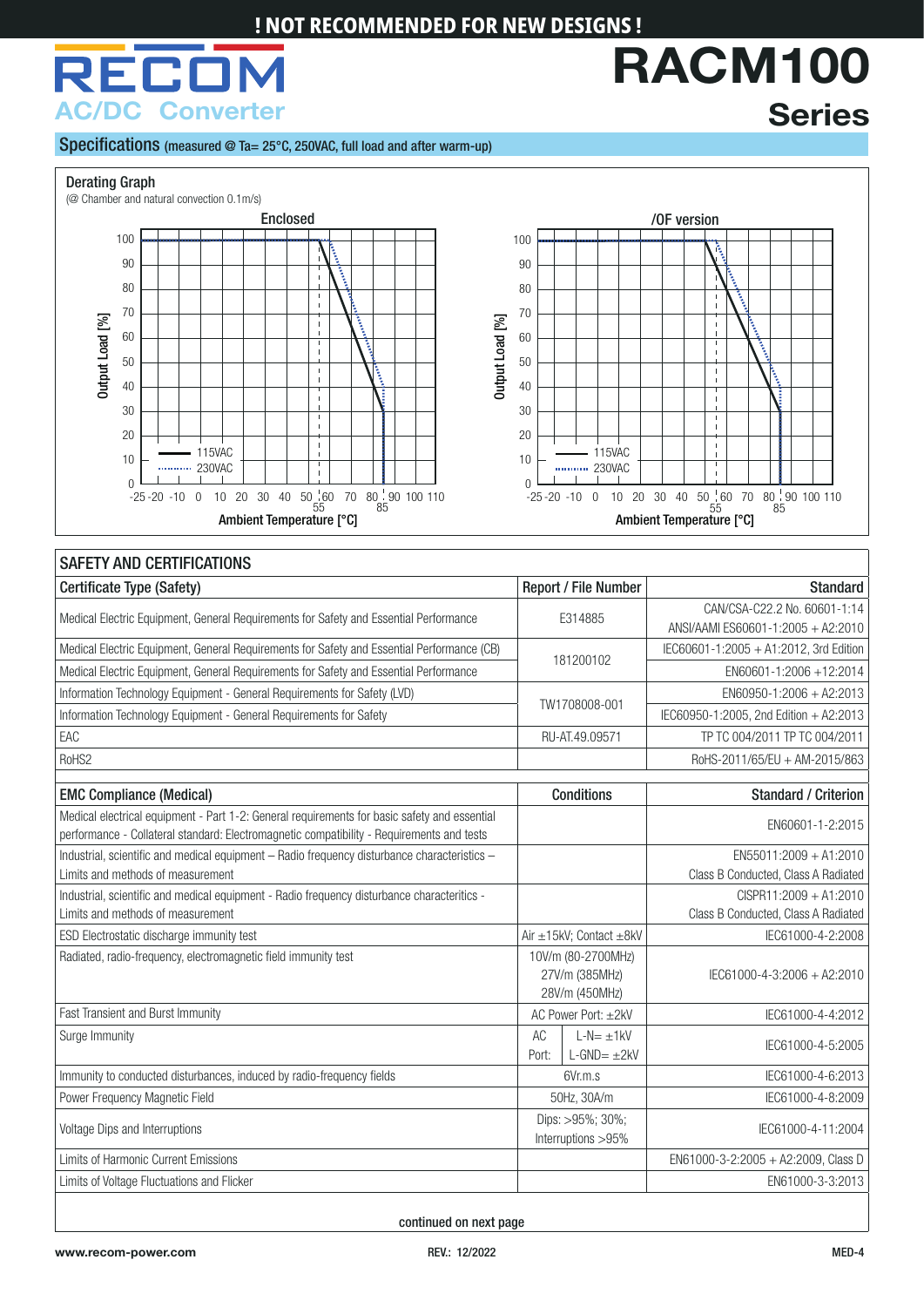# REC **AC/DC Converter**

# **Series**

**RACM100**

Specifications (measured @ Ta= 25°C, 250VAC, full load and after warm-up)

| <b>EMC Compliance (Industrial)</b>                                                                                                      | <b>Conditions</b>                                                              | <b>Standard / Criterion</b>                                      |
|-----------------------------------------------------------------------------------------------------------------------------------------|--------------------------------------------------------------------------------|------------------------------------------------------------------|
| Limitations on the amount of electromagnetic intererence allowed from digital & electronic devices                                      |                                                                                | 47 CFR FCC Part 15 Subpart B, Class B                            |
| Methods of Measurement of Radio-Noise Emissions from Low-Voltage Electrical and<br>Electronic Equipment in the Range of 9 kHz to 40 GHz |                                                                                | ANSI C63.4:2014                                                  |
| Electromagnetic compatibility of multimedia equipment - Emission Requirements                                                           |                                                                                | EN55032:2015+AC:2013, Class B                                    |
| Information technology equipment - Immunity characteristics - Limits and methods of<br>measurement                                      |                                                                                | EN55024:2010+A1:2015                                             |
| ESD Electrostatic discharge immunity test                                                                                               | Air $\pm$ 8kV; Contact $\pm$ 6kV                                               | IEC61000-4-2:2008, Criteria A                                    |
| Radiated, radio-frequency, electromagnetic field immunity test                                                                          | 3V/m (80-1000MHz)<br>20V/m (80-1000MHz)<br>3V/m (1-2.5GHz)<br>10V/m (1-2.5GHz) | IEC61000-4-3:2006 + A2:2010, Criteria A                          |
| Fast Transient and Burst Immunity                                                                                                       | DC Port: $\pm 2kV$                                                             | IEC61000-4-4:2012, Criteria A                                    |
| Surge Immunity                                                                                                                          | $DC$ Port: $±1kV$                                                              | IEC61000-4-5:2014, Criteria A                                    |
| Immunity to conducted disturbances, induced by radio-frequency fields                                                                   | DC Power Port 3V + 20V                                                         | IEC61000-4-6:2013, Criteria A                                    |
| Power Frequency Magnetic Field                                                                                                          | 50Hz/60Hz 1A/m<br>50Hz/60Hz 10A/m                                              | IEC61000-4-8:2009, Criteria A                                    |
| Voltage Dips and Interruptions                                                                                                          | Dips: >95%; 60%; 30%<br>Interruptions >95%                                     | IEC61000-4-11:2004, Criteria A<br>IEC61000-4-11:2004, Criteria B |
| Limits of Harmonic Current Emissions                                                                                                    |                                                                                | EN61000-3-2:2014, Class D                                        |
| Limits of Voltage Fluctuations and Flicker                                                                                              |                                                                                | EN61000-3-3:2013                                                 |

| DIMENSION and PHYSICAL CHARACTERISTICS |            |                      |  |
|----------------------------------------|------------|----------------------|--|
| Parameter                              | Type       | Value                |  |
| Material                               | enclosed   | aluminum             |  |
| Dimension (LxWxH)                      | enclsoded  | 91.4 x 62.0 x 39.2mm |  |
|                                        | open frame | 76.2 x 50.8 x 32.0mm |  |
| Weight                                 | enclosed   | 210g                 |  |
|                                        | open frame | 150g                 |  |
|                                        |            |                      |  |

continued on next page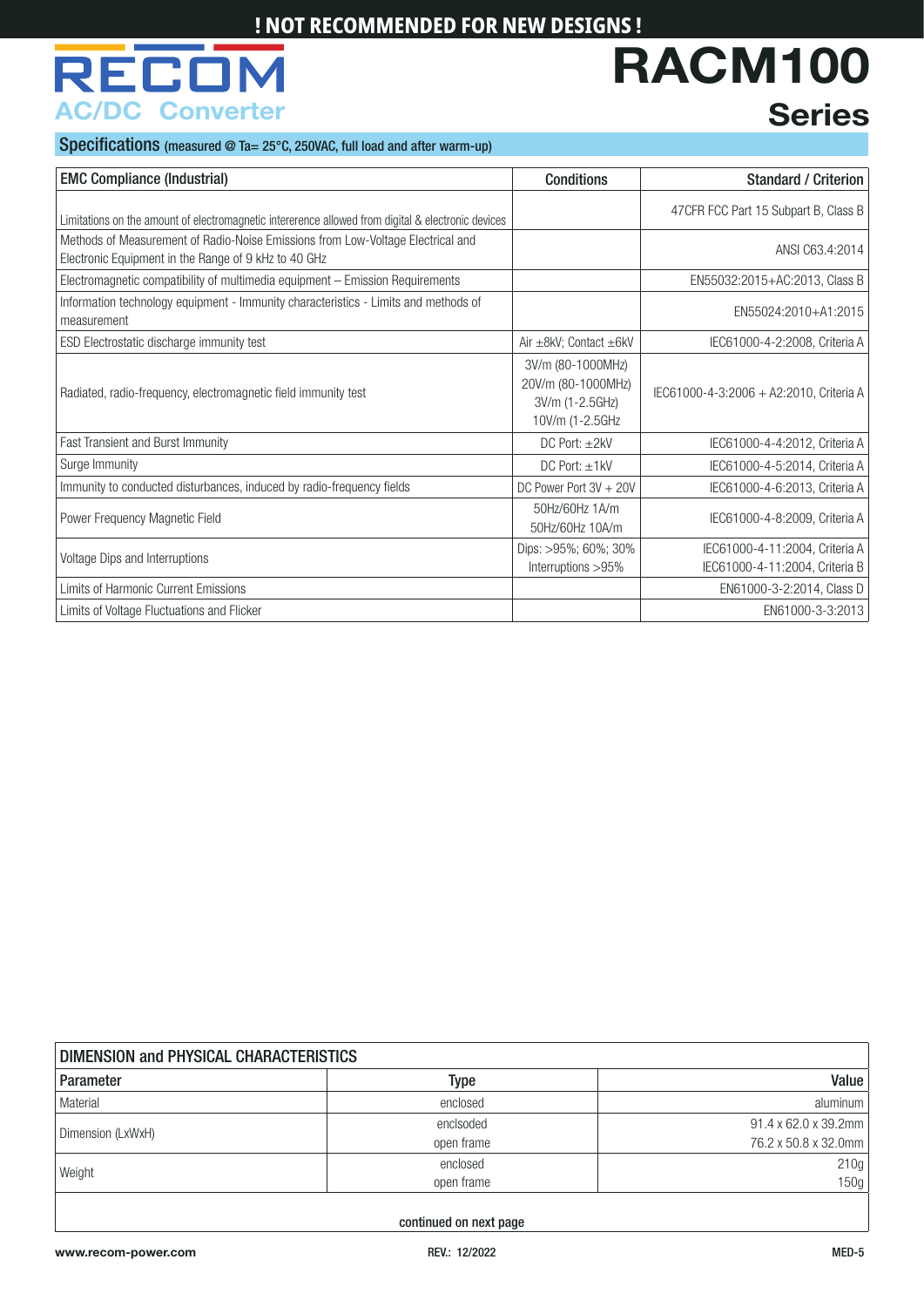

**Series**

**RACM100**

Specifications (measured @ Ta= 25°C, 250VAC, full load and after warm-up)